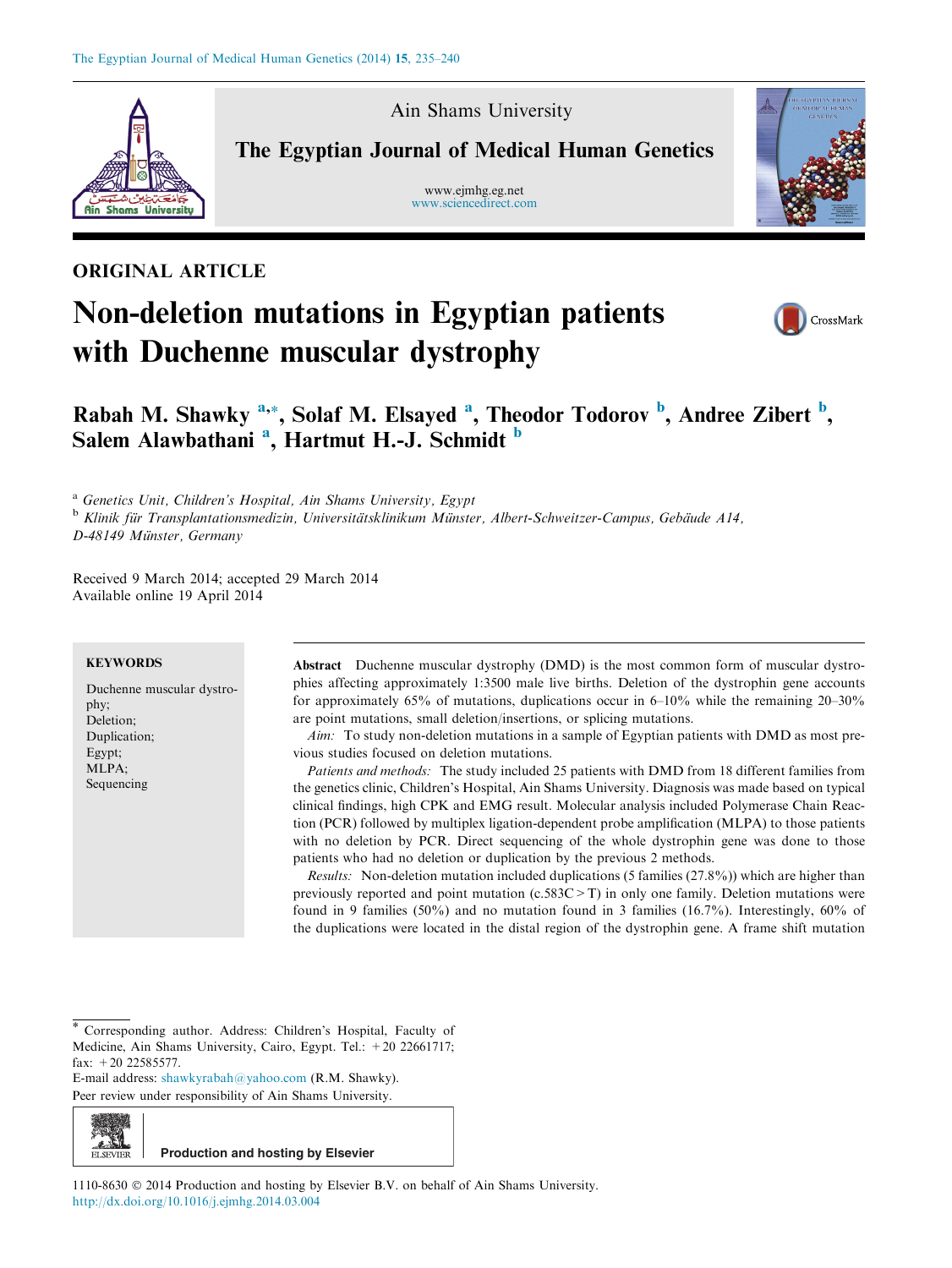was identified in most patients (93%) except one with duplication of exons 50–51 who had an unexpected severe disease with an early age of onset. Also, an intragenic deletion involving the 5' end of the dystrophin gene (deletion of muscle protomor and exon 1) was found in another patient with severe disease without cardiac involvement.

Conclusion: The relative higher frequency of duplication mutations in Egyptian patients with DMD may indicate that MLPA and not PCR should be preferred for molecular testing of Egyptian patients with DMD.

© 2014 Production and hosting by Elsevier B.V. on behalf of Ain Shams University.

#### 1. Introduction

Duchenne muscular dystrophy (DMD; MIM# 310200) is the most common form of all muscular dystrophies caused by mutations within the dystrophin gene and is inherited as Xlinked recessive. It is a serious condition with progressive muscle wasting and weakness with most affected boys becoming wheelchair-bound by the age of 12 years and dead by their 20s. A similar but milder condition (known as Becker muscular dystrophy (BMD; MIM# 300376) is caused by mutation in the same gene. The incidence of DMD is approximately 1:3500 male live births [\[1\].](#page-4-0)

The DMD gene is structurally complex, with 79 exons and 7 promoters, comprising 2.4 million base pairs, making it one of the largest genes known to date [\[2\].](#page-4-0) Previous reports suggested that large deletions account for approximately 65% of DMD mutations and 85% of BMD mutations. Duplications occur in roughly 6–10% of males with either DMD or BMD. The remaining 20–30% of mutations are point mutations, small deletion/insertions, or splicing mutations [\[3\].](#page-4-0) Most of point mutations lead to premature translational termination due to nonsense (34%), frameshift (33%), splice site (29%), and missense (4%) mutations in the dystrophin gene [\[4\]](#page-4-0). Unlike the large deletions that cluster in just two regions, point mutations are more randomly distributed throughout the dystrophin gene [\[3\].](#page-4-0) To date, 2556 unique point mutations have been documented in the dystrophin gene [\[5\].](#page-4-0)

The identifications of the causing mutation in the dystrophin gene is considered very important because it may provide new insights into the function of dystrophin and direct information for genetic counseling, prenatal diagnosis and carrier studies [\[3,6\].](#page-4-0) Furthermore accurate molecular diagnosis is essential for different recent mutation specific therapeutic modalities [\[7\].](#page-4-0)

The aim of this work was to study the non-deletion mutation spectrum in Egyptian patients with DMD because all previous studies focused on deletions only [\[8–11\]](#page-4-0) and to find the most appropriate molecular method for accurately diagnosing the largest number of our patients.

#### 2. Patients and methods

The study included 25 patients with DMD from 18 different families from the genetics clinic, Children's Hospital, Ain Shams University. Diagnosis was made based on typical clinical findings (progressive symmetric muscular weakness starting  $\leq$  5 years (proximal greater than distal) often with calf hypertrophy), high CPK ( $>10\times$  normal) and EMG showing myopathic pattern.

Molecular analysis included

- 1. Detection of deletion mutations by using Polymerase Chain Reaction (PCR) and amplifying the 79 exons and the Dp427m promoter of the dystrophin gene [\[12,13\].](#page-4-0)
- 2. Multiplex ligation-dependent probe amplification (MLPA) was done to those patients with no deletion by PCR using commercial MLPA kits (MRC-Holland, Amsterdam, The Netherlands) according to the manufacturer's instructions [\(http://www.mrc-holland.com\)](http://www.mrc-holland.com) [\[14\]](#page-4-0).
- 3. Sequencing of the whole dystrophin gene was performed in those patients who had no deletion or duplication by the 2 previous methods using ABI 3037 [\[15\].](#page-4-0)

The study was approved by the ethics committee of the institute and informed consent was obtained from the parents. The study was carried out in accordance to the code of Ethics of the World Medical Association (Declaration of Helsinki) for experiments involving humans.

#### 3. Results

#### 3.1. Clinical findings

Patients' ages ranged between 4 and 20 years. The mean age at diagnosis was  $4.5 \pm 1.8$  years (range 2–9 years). The age of onset was before 5 years in 16 (64%) patients and at the age of 5–10 years in 9 (36%). The main presenting symptoms at the time of diagnosis was abnormal gait in 9 cases (36%), frequent falls in 7 cases (28%), difficulty in climbing up stairs in 6 cases (24%), standing up difficulties in 2 cases (8%) and delayed motor milestones in one case (4%). The mean age of walking was 18 months (range 12–30 months). Six patients (24%) were wheelchair-bound at the time of the study; they lost independent ambulation at a mean age of 10 years (range 9–12 years). Mild to moderate mental retardation was detected in 10 DMD cases (40%). Family history revealed a similar affected member in 9 families (3 sibs and 6 maternal cousins).

#### 3.2. Laboratory investigations

- a. Serum CPK levels ranged between 2134 IU/L and 24,000 IU/L with a mean of  $11,273 \pm 5426$  IU/L (normal: 38–173 IU/L).
- b. Echocardiography revealed cardiomyopathy in four patients  $(16\%)$ , all of them were above the age of 10 years.
- c. Mutation analysis, [Table 1](#page-2-0):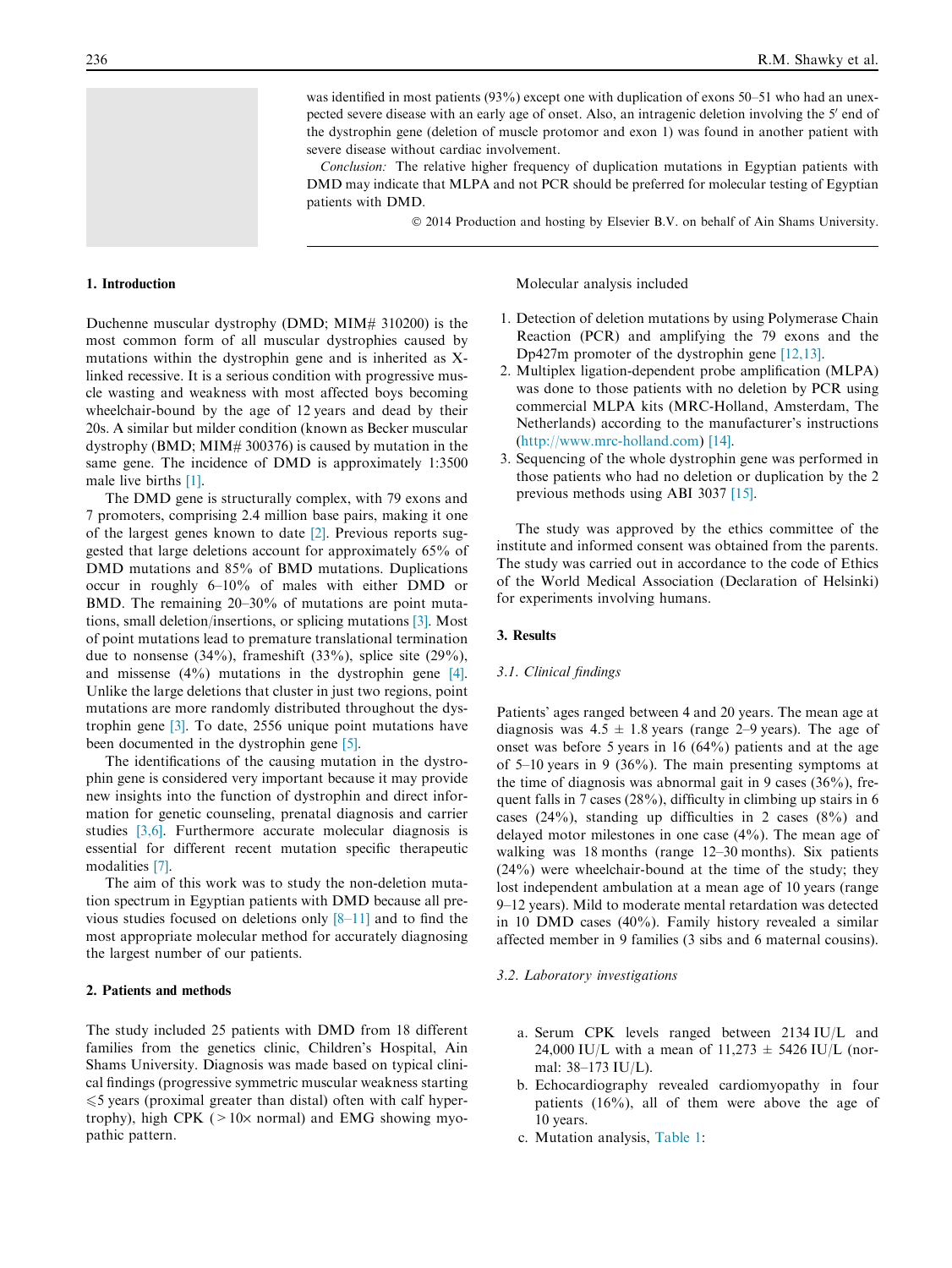| Family<br>no.  | Mutation type            |                       |                                 |                                              | Method(s) of      | In frame/out of |
|----------------|--------------------------|-----------------------|---------------------------------|----------------------------------------------|-------------------|-----------------|
|                | Exon(s)<br>deleted       | Exon(s)<br>duplicated | Point<br>mutation               | No mutation found by PCR/<br>MLPA/sequencing | detection         | frame shifting  |
|                |                          |                       |                                 | $^{+}$                                       |                   |                 |
| $\overline{2}$ |                          | $E$ 50-51             |                                 |                                              | <b>MLPA</b>       | In frame        |
| 3              |                          |                       |                                 | c.583C > T                                   |                   | Sequencing      |
| 4              |                          | $E$ 16-17             |                                 |                                              | <b>MLPA</b>       | Out of frame    |
| 5              |                          | E 45-52               |                                 |                                              | <b>MLPA</b>       | Out of frame    |
| 6              | $E$ 49-50                |                       |                                 |                                              | <b>PCR</b>        | Out of frame    |
|                |                          | $E$ 50-52             | $\hspace{0.1mm}-\hspace{0.1mm}$ |                                              | <b>MLPA</b>       | Out of frame    |
| 8              | E 45                     |                       |                                 |                                              | <b>PCR</b>        | Out of frame    |
| 9              | E 45                     |                       |                                 |                                              | <b>PCR</b>        | Out of frame    |
| 10             |                          | E 49-62               |                                 |                                              | <b>MLPA</b>       | Out of frame    |
| 11             | $E1$ & prom<br>(DP427 m) |                       |                                 |                                              | <b>PCR</b>        | Out of frame    |
| 12             | E 45                     |                       |                                 |                                              | <b>PCR</b>        | Out of frame    |
| 13             | $E$ 49-54                |                       |                                 |                                              | <b>PCR</b>        | Out of frame    |
| 14             |                          |                       |                                 | $^{+}$                                       |                   |                 |
| 15             |                          |                       |                                 | $^{+}$                                       |                   |                 |
| 16             | E 52                     |                       |                                 |                                              | <b>PCR</b>        | Out of frame    |
| 17             | $E$ 46-55                |                       |                                 |                                              | <b>PCR</b>        | Out of frame    |
| 18             | E 45                     |                       |                                 |                                              | <b>PCR</b>        | Out of frame    |
| Total          | $9(50\%)$                | $5(27.8\%)$           | $1(5.5\%)$                      | $3(16.7\%)$                                  | $\qquad \qquad -$ |                 |

<span id="page-2-0"></span>Table 1 Distribution of mutation found in the studied 18 DMD patients multiplex.

- PCR analysis of all exons and exon/intron boundaries revealed deletions within the dystrophin gene in 9 families (50%). This included single exon deletion in 5 families (55%) and multiple exon deletions in 4 (45%). Exon 45 was the most common deleted exon accounting for 44.4% of all deletions. 89% of the deletions were located in the distal hot spot region (exons 45–55) of the dystrophin gene; only one patient  $(11\%)$  had deletion in the 5' end region.
- MLPA analysis identified duplication mutations in 5 families (27.8%), which were all multi-exon duplications, Table 1.
- Sequencing of the dystrophin gene revealed a single nucleotide substitution (c.583C>T) which predicted to create a stop codon in exon 7 (p.Arg195X) in only one family ([Fig. 1](#page-3-0)). No mutation was found in 3 families (16.7%).
- Reading frame rule and genotype–phenotype correlations.

The reading frame rule using frame shift checker of Leiden Muscular Dystrophy website ([www.dmd.nl/](http://www.dmd.nl/)) was applied to the 14 patients with deletions or duplications. A frame shift was detected in 13 (93%) patients while an in-frame mutation was found in only one patient presenting with a duplication of exons 50–51 (patient no. 2, Table 1). The latter variant is exceptional in respect of the frame shift hypothesis because he had a relatively severe disease with an early age of onset. An intragenic deletions involving the  $5'$  end of the dystrophin gene (deletion of muscle protomor and exon 1) in patient no. 11 was observed to be associated with earlier onset of disease (2 years) and more severe symptoms (wheel-chaired at age of 9 years) but without any cardiac involvement at the time of examination. Although four of the patients carried the same mutation (exon 45 deletion), they had variable ages of onset and variable disease course. In the remaining mutations identified, no clear phenotype–genotype correlation could be found.

#### 4. Discussion

This is the first Egyptian study applying sequencing of dystrophin gene searching for non-deletion mutations in DMD patients. Interestingly, it revealed a higher frequency of duplication mutations  $(27.8\%)$  than previously reported  $(10.3\%)$ [\[16\]](#page-4-0). Although this high frequency can be attributed to the small number of patients, a true high frequency of duplication mutations among Egyptian DMD patients cannot be excluded. It also indicates that the MLPA and not PCR should be the best method to start with for a molecular diagnosis of Egyptian DMD patients.

Similar high frequencies of duplication mutation were previously reported in the Bulgarian population (27%) and Taiwanese population  $(24.7%)$  [\[17,18\].](#page-4-0)

A previous Egyptian study revealed duplication in only 2 out of 41 patients  $(5\%)$  [\[11\]](#page-4-0). This low percentage can be explained by the lower number of exons studied (only 18 exons were analyzed).

Another interesting finding is that 60% of duplications found in this study were located in the distal region of dystrophin gene. This is in contrast to what was reported in other populations where a higher percentage of duplications is located in the proximal region [\[19,20\]](#page-4-0).

Regarding deletion mutations, the frequency found is almost similar to previous studies ([Table 2](#page-3-0)). Higher frequencies were reported only by Bastaki et al. and El sheriff et al. (75% and 61%, respectively) [\[11,21\]](#page-4-0). This high incidence is probably due to the fact that both studies were performed on only immunohistochemistry confirmed DMD patients, a technique that we did not include in this analysis due to its local unavailability.

The frequency of deletion mutations also lies between highest deletion frequencies of Kuwait, Canada and Greece (86%,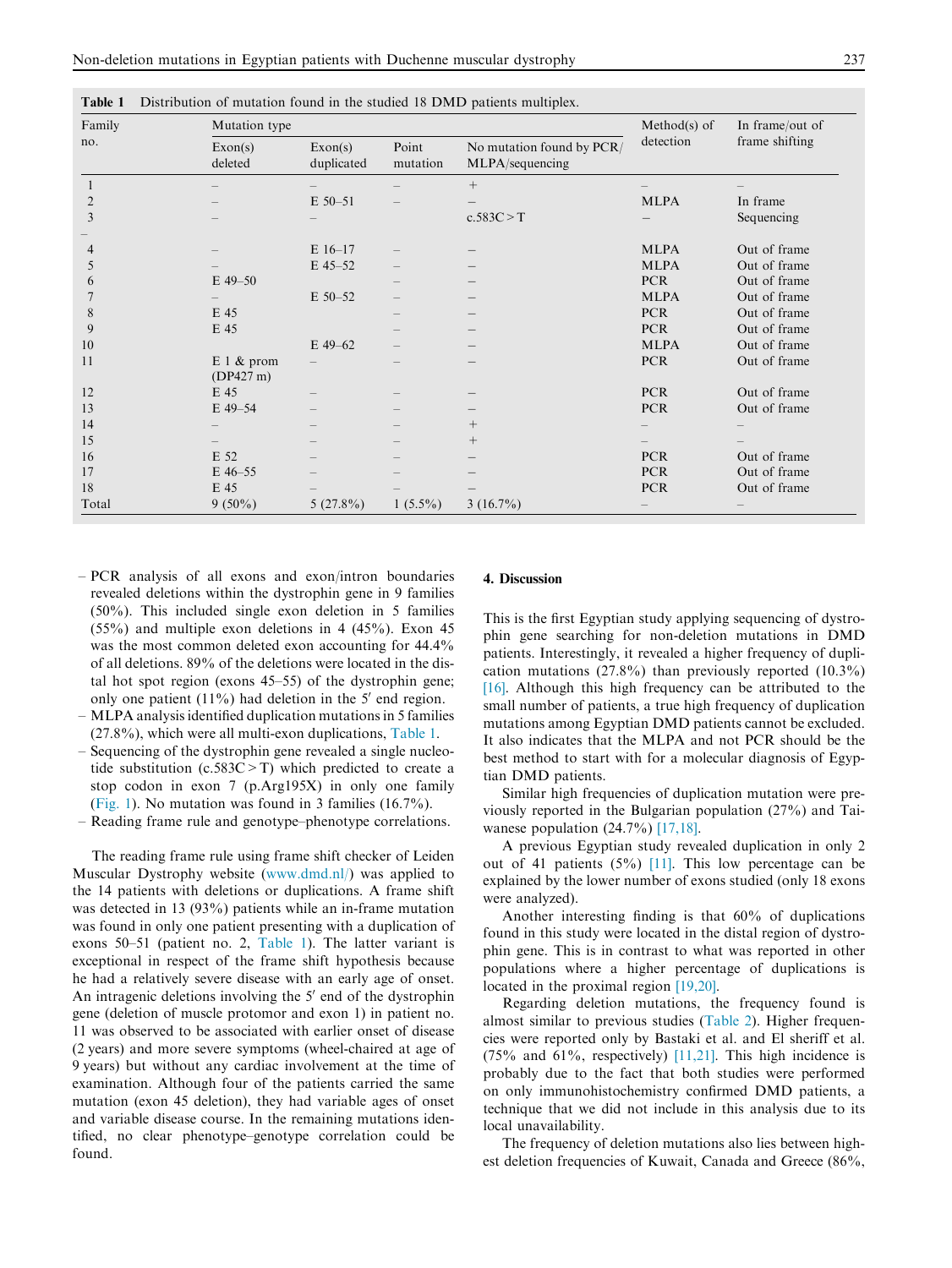<span id="page-3-0"></span>

**Figure 1** Sequencing of patient No. 3 showing a nonsense point mutation  $(c.583C > T)$  in exon 7.

Table 2 Percentages of deletions and duplication found in different Egyptian studies.

| Study                    | No. of Samples | No. of exon tested | Method used | Deletion $%$ | Duplication $\%$ |
|--------------------------|----------------|--------------------|-------------|--------------|------------------|
| Baskati et al., [21]     | 26             | 25                 | mPCR        | 75           |                  |
| Effat et al., $[8]$      | 100            | 18                 | mPCR        | 55           |                  |
| Elhawary et al., $[9]$   | 152            | 10                 | mPCR        | 51.3         |                  |
| Shawky et al., $[10]$    | 59             |                    | mPCR        | 55.9         |                  |
| El Sherif et al., $[11]$ | 41             | 25                 | qPCR        | 61           |                  |
| Present study            | 25             | All 79             | PCR. MLPA   | 50           | 27.8             |

mPCR: multiples PCR, qPCR: quantitative PCR, MLPA: multiplex ligation-dependent probe amplification.

73% and 63%, respectively) and lowest frequencies of Vietnam, Russia and Singapore (32%, 40% and 41%, respectively), [Table 3](#page-4-0). A variation was noted in deletion rates among studies carried out even in the same country which could be explained by the differences in the techniques used, number of exons studied and different ethnic groups, Tables 2 and 3.

Single exon deletion constituted more than half of the deletion mutations (56%). This is consistent with a previous Egyptian study of Shawky et al., while Effat et al. reported on single exon deletions in only 40% of Egyptian patients [\[8,10\].](#page-4-0)

Exon 45 was the most frequent single deleted exon in our patients, which has also been reported by others [\[8,10,33\].](#page-4-0) On the other hand, exon 50 was the most common single deleted exon in Indian and Pakistani populations [\[34,35\]](#page-5-0) while exon 44 was found more often deleted in a Turkish population [\[33\]](#page-5-0).

Noteworthy was that patient No. 2 presented with severe symptoms in spite of maintaining the reading frame which could be explained by exon skipping or deletion at the exon– intron boundaries affecting splicing behavior [\[36\]](#page-5-0). Also, intragenic deletions involving the  $5'$  end of the dystrophin gene (deletion of muscle protomor and exon 1) in patient No. 11 was found to be associated with earlier disease onset (2 years) and more severe symptoms (wheel-chaired at age of 9 years) but without any cardiac involvement at the time of study. The same finding was previously reported [\[37\].](#page-5-0) This rare type of deletion has been linked in earlier reports with severe dilated cardiomyopathy with or without skeletal muscle weakness [\[38–40\]](#page-5-0). It is known that the effect of deletion of exon 1 is not predictable on the basis of the effect of the deletion on the reading frame [\[41\]](#page-5-0).

A nonsense point mutation was observed in two brothers from one family  $(c.583C > T)$  creating a stop codon in exon 7 (p.Arg195X). To the best of our knowledge, this is the first report of point mutation in Egyptian DMD patients, although it was reported in different ethnic groups [\[42\].](#page-5-0) These two brothers were similar regarding muscle weakness but completely different in their cognitive abilities (while the older child is the top in his class, the younger was mentally retarded). Previous studies reported a correlation for IQ values in affected siblings with the same deletion mutation, but a poor correlation between unrelated affected individuals carrying the same mutation [\[43–45\]](#page-5-0).

Out of the 18 families, 3 (16.6%) did not show any pathogenic mutations by using the methods as outlined. This percentage is higher than that previously reported who used the same testing approach but had only 4% cases with no detectable mutation [\[17\]](#page-4-0). This could be explained that these cases represent another type of muscular dystrophy rather than DMD and can be confirmed only by immunohistochemistry of muscle biopsy which is considered as a gold-standard for DMD diagnosis despite its invasiveness. Another explanation is that we missed the variants such as deep intronic changes, which Del Gaudio et al. reported approximately 2% of DMD cases [\[46\]](#page-5-0).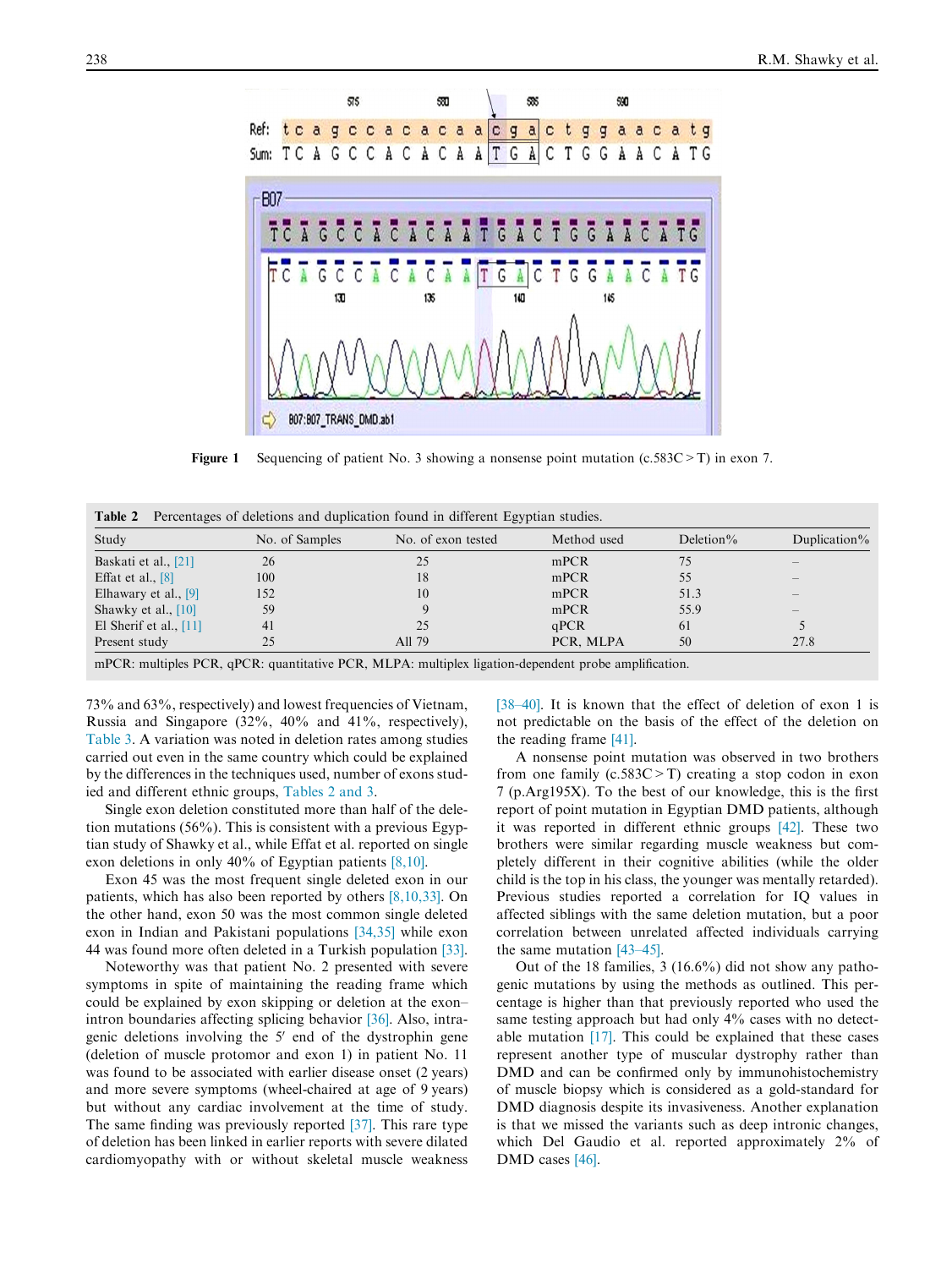<span id="page-4-0"></span>

|  |  | <b>Table 3</b> Comparison of frequency of dystrophin gene deletions in different countries. |
|--|--|---------------------------------------------------------------------------------------------|
|  |  |                                                                                             |

| Country               | Authors                 | Methods     | No. of exons tested | $%$ of deletion |
|-----------------------|-------------------------|-------------|---------------------|-----------------|
| Kuwait                | Haider et al., [22]     | mPCR        | 25                  | 86              |
| Saudi Arabia          | Al-Jumah et al., $[23]$ | mPCR        | 25                  | 78              |
| Canada                | Stockley et al., [24]   | qPCR        | All 79              | 73              |
| China                 | Wang et al., $[25]$     | <b>MLPA</b> | All 79              | 66              |
| Greece                | Florentin et al., [26]  | mPCR        | 18                  | 63              |
| Morocco               | El Sbiti et al., $[27]$ | mPCR        | 18                  | 59              |
| Turkey                | Battalogue et al., [28] | mPCR        | 18                  | 59              |
| China                 | Lu et al., [29]         | <b>MLPA</b> | All 79              | 49              |
| Russia                | Baranov et al., [30]    | mPCR        | 10                  | 41              |
| Saudi Arabia          | Tayeb, $[31]$           | mPCR        | 9                   | 40              |
| Singapore             | Lai et al., [32]        | mPCR        | 19                  | 40              |
| Vietnam               | Lai et al., [32]        | mPCR        | 19                  | 32              |
| Present study (Egypt) |                         | PCR, MLPA   | All 79              | 50              |

mPCR: multiples PCR, qPCR: quantitative PCR, MLPA: multiplex ligation-dependent probe amplification.

#### 5. Conclusion

Our study revealed higher frequencies of duplication mutations (27.8%) in Egyptian patients with DMD than previously reported which indicates that MLPA should be included in the genetic screening of affected Egyptian patients. Furthermore, we confirm in this analysis that there is some variability in the phenotype even in carriers of the same genotype. Since newly introduced molecular therapies may revolutionize outcome in patients, genetic diagnostics is essential to achieve to identify the molecular defect in each patient if possible. MLPA serves as an excellent tool to improve the rate of molecular diagnosis in DMD patients also in Egypt.

#### Declaration of conflicting interests

The authors declare no conflicts of interest. There is no financial and personal relationship with other people or organizations that could inappropriately influence this work.

The authors declared no potential conflicts of interests with respect to the authorship and/or publication of this article.

#### References

- [1] [Bushby KM, Thambyayah M, Gardner-Medwin D. Prevalence](http://refhub.elsevier.com/S1110-8630(14)00053-6/h0005) [and incidence of Becker muscular dystrophy. Lancet](http://refhub.elsevier.com/S1110-8630(14)00053-6/h0005) [1991;337:1022–4.](http://refhub.elsevier.com/S1110-8630(14)00053-6/h0005)
- [2] [Ahn AH, Kunkel LM. The structural and functional diversity of](http://refhub.elsevier.com/S1110-8630(14)00053-6/h0010) [dystrophin. Nat Genet 1993;3:283–91.](http://refhub.elsevier.com/S1110-8630(14)00053-6/h0010)
- [3] [Prior TW, Bridgeman SJ. Experience and strategy for the](http://refhub.elsevier.com/S1110-8630(14)00053-6/h0015) [molecular testing of Duchenne muscular dystrophy. J Mol Diagn](http://refhub.elsevier.com/S1110-8630(14)00053-6/h0015) [2005;7:317–26.](http://refhub.elsevier.com/S1110-8630(14)00053-6/h0015)
- [4] [Prior TW, Bartolo C, Pearl DK, Papp AC, Snyder PJ, Sedra MS,](http://refhub.elsevier.com/S1110-8630(14)00053-6/h0020) [et al. Spectrum of small mutations in the dystrophin coding](http://refhub.elsevier.com/S1110-8630(14)00053-6/h0020) [region. Am J Hum Genet 1995;57:22–33.](http://refhub.elsevier.com/S1110-8630(14)00053-6/h0020)
- [5] Leiden Muscular Dystrophy. Website <http://www.dml.nl>; muscular dystrophy mutation databases [accessed 14.11.10].
- [6] [Mendell JR, Buzin CH, Feng J, Yan J, Serrano C, Sangani DS,](http://refhub.elsevier.com/S1110-8630(14)00053-6/h0030) [et al. Diagnosis of Duchenne dystrophy by enhanced detection of](http://refhub.elsevier.com/S1110-8630(14)00053-6/h0030) [small mutations. Neurology 2001;57:645–50](http://refhub.elsevier.com/S1110-8630(14)00053-6/h0030).
- [7] [Takeshima Y, Yagi M, Okizuka Y, Awano H, Zhang Z,](http://refhub.elsevier.com/S1110-8630(14)00053-6/h0035) [Yamauchi Y, et al. Mutation spectrum of the dystrophin gene](http://refhub.elsevier.com/S1110-8630(14)00053-6/h0035)

[in 442 Duchenne/Becker muscular dystrophy cases from one](http://refhub.elsevier.com/S1110-8630(14)00053-6/h0035) [Japanese referral center. J Hum Genet 2010;55:379–88](http://refhub.elsevier.com/S1110-8630(14)00053-6/h0035).

- [8] [Effat LK, El Harouni AA, Amr KS. Screening of dystrophin gene](http://refhub.elsevier.com/S1110-8630(14)00053-6/h0040) [deletions in Egyptian patients with DMD/BMD muscular dys](http://refhub.elsevier.com/S1110-8630(14)00053-6/h0040)[trophies. Dis Markers 2000;16:125–9](http://refhub.elsevier.com/S1110-8630(14)00053-6/h0040).
- [9] [Elhawary NA, Shawky RM, Hashem N. Frame shift deletion](http://refhub.elsevier.com/S1110-8630(14)00053-6/h0045) [mechanisms in Egyptian Duchenne and Becker muscular dystro](http://refhub.elsevier.com/S1110-8630(14)00053-6/h0045)[phy families. Mol Cells 2004;18:141–9.](http://refhub.elsevier.com/S1110-8630(14)00053-6/h0045)
- [10] [Shawky RM, Elhawary NA, Salem MSZ, Elgebaly HH, El-Sayed](http://refhub.elsevier.com/S1110-8630(14)00053-6/h0050) [NS. Gene analysis and carrier detection of Duchenne muscle](http://refhub.elsevier.com/S1110-8630(14)00053-6/h0050) [dystrophy in Egyptian families. Egypt J Med Hum Genet](http://refhub.elsevier.com/S1110-8630(14)00053-6/h0050) [2006;7:227–40](http://refhub.elsevier.com/S1110-8630(14)00053-6/h0050).
- [11] [El Sherif RM, Fahmy NA, Nonaka I, Etribi MA. Patterns of](http://refhub.elsevier.com/S1110-8630(14)00053-6/h0055) [dystrophin gene deletion in Egyptian Duchenne/Becker muscular](http://refhub.elsevier.com/S1110-8630(14)00053-6/h0055) [dystrophy patients. Acta Myol 2007;26:145–50](http://refhub.elsevier.com/S1110-8630(14)00053-6/h0055).
- [12] [Chamberlain JS, Gibbs RA, Ranier JE, Nguyen PN, Caskey CT.](http://refhub.elsevier.com/S1110-8630(14)00053-6/h0060) [Deletion screening of the Duchenne muscular dystrophy locus via](http://refhub.elsevier.com/S1110-8630(14)00053-6/h0060) [multiplex DNA amplification. Nucleic Acids Res 1988;16:](http://refhub.elsevier.com/S1110-8630(14)00053-6/h0060) [11141–56.](http://refhub.elsevier.com/S1110-8630(14)00053-6/h0060)
- [13] [Beggs AH, Koenig M, Boyce FM, Kunkel LM. Detection of 98%](http://refhub.elsevier.com/S1110-8630(14)00053-6/h0065) [of DMD/BMD gene deletions by polymerase chain reaction. Hum](http://refhub.elsevier.com/S1110-8630(14)00053-6/h0065) [Genet 1990;86:45–8](http://refhub.elsevier.com/S1110-8630(14)00053-6/h0065).
- [14] [Schouten JP, McElgunn CJ, Waaijer R, Zwijnenburg D, Diepvens](http://refhub.elsevier.com/S1110-8630(14)00053-6/h0070) [F, Pals G. Relative quantification of 40 nucleic acid sequences by](http://refhub.elsevier.com/S1110-8630(14)00053-6/h0070) [multiplex ligation-dependent probe amplification. Nucleic Acids](http://refhub.elsevier.com/S1110-8630(14)00053-6/h0070) [Res 2002;30\(12\):e57](http://refhub.elsevier.com/S1110-8630(14)00053-6/h0070).
- [15] Montgomery KT, Iartchouck O, Li L, Perera A, Yassin Y, Tamburino A, et al. Mutation detection using automated fluorescence-based sequencing. Curr Protoc Hum Genet 2008; chap 7 (Unit 7):9.
- [16] [Tuffery-Giraud S, Beroud C, Leturcq F, Yaou RB, Hamroun D,](http://refhub.elsevier.com/S1110-8630(14)00053-6/h0080) [Michel-Calemard L, et al. Genotype-phenotype analysis in 2,405](http://refhub.elsevier.com/S1110-8630(14)00053-6/h0080) [patients with a dystrophinopathy using the UMD-DMD data](http://refhub.elsevier.com/S1110-8630(14)00053-6/h0080)[base: a model of nationwide knowledgebase. Hum Mutat](http://refhub.elsevier.com/S1110-8630(14)00053-6/h0080) [2009;30:934–45.](http://refhub.elsevier.com/S1110-8630(14)00053-6/h0080)
- [17] [Todorova A, Todorov T, Georgieva B, Lukova M, Guergueltcheva](http://refhub.elsevier.com/S1110-8630(14)00053-6/h0085) [V, Kremensky I, et al. MLPA analysis/complete sequencing of the](http://refhub.elsevier.com/S1110-8630(14)00053-6/h0085) [DMD gene in a group of Bulgarian Duchenne/Becker muscular](http://refhub.elsevier.com/S1110-8630(14)00053-6/h0085) [dystrophy patients. Neuromuscul Disord 2008;18:667–70.](http://refhub.elsevier.com/S1110-8630(14)00053-6/h0085)
- [18] [Hwa HL, Chang YY, Chen CH, Kao YS, Jong YJ, Chao MC,](http://refhub.elsevier.com/S1110-8630(14)00053-6/h0090) [et al. Multiplex ligation-dependent probe amplification identifi](http://refhub.elsevier.com/S1110-8630(14)00053-6/h0090)[cation of deletions and duplications of the Duchenne muscular](http://refhub.elsevier.com/S1110-8630(14)00053-6/h0090) [dystrophy gene in Taiwanese subjects. J Formos Med Assoc](http://refhub.elsevier.com/S1110-8630(14)00053-6/h0090) [2007;106:339–46.](http://refhub.elsevier.com/S1110-8630(14)00053-6/h0090)
- [19] [Beggs AH, Kunkel LM. Improved diagnosis of Duchenne/Becker](http://refhub.elsevier.com/S1110-8630(14)00053-6/h0095) [muscular dystrophy. J Clin Invest 1990;85:613–9](http://refhub.elsevier.com/S1110-8630(14)00053-6/h0095).